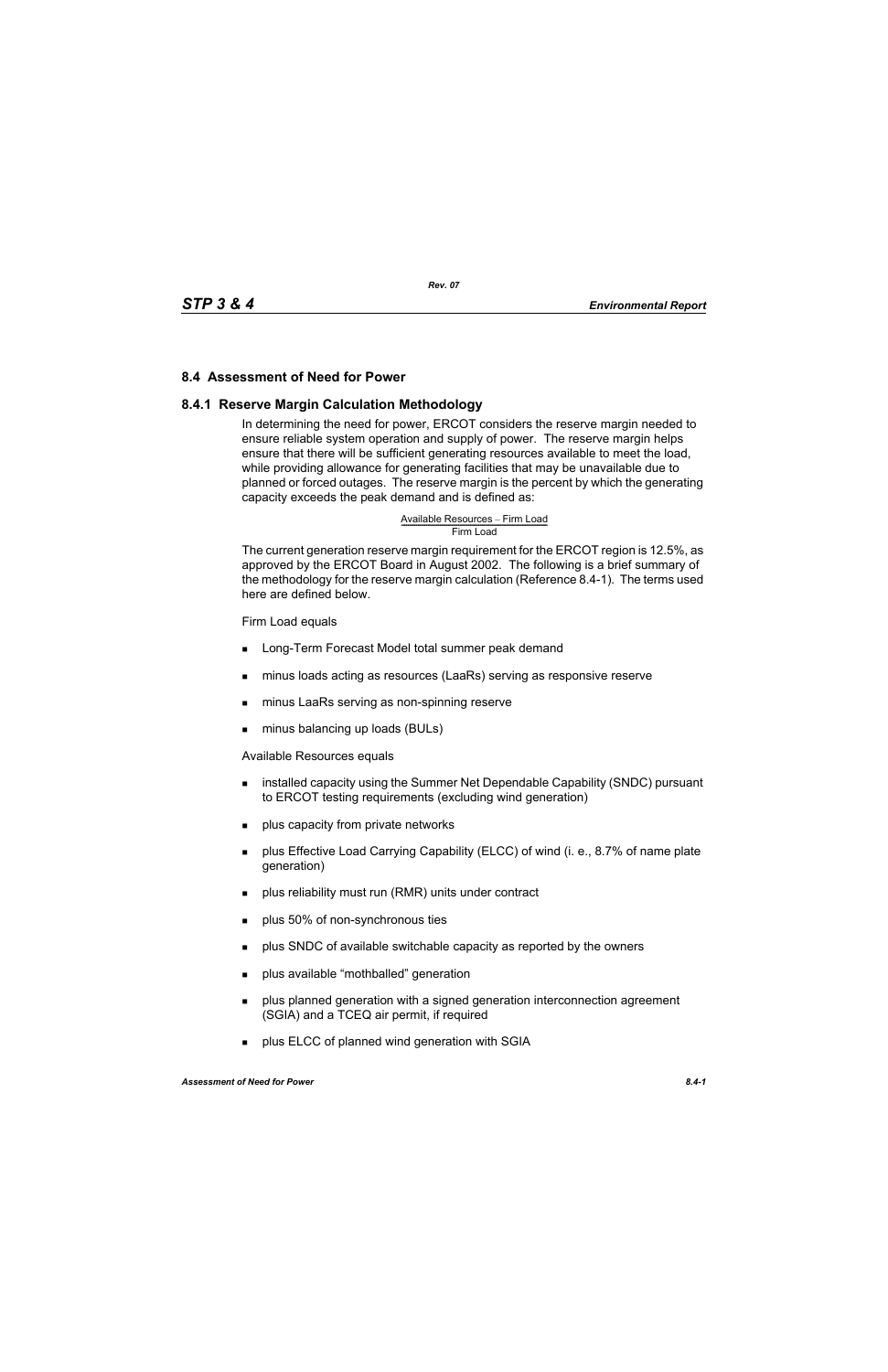**numinus retiring units** 

Loads acting as resources (LaaRs) are capable of reducing or increasing the need for electrical energy or providing ancillary services such as responsive reserve service or non-spinning reserve service. LaaRs must be registered and qualified by ERCOT, and will be scheduled by a qualified scheduling entity (Reference 8.4-2).

- Responsive reserve service is provided by operating reserves that ERCOT maintains to restore the frequency of the ERCOT system within the first few minutes of an event that causes a significant deviation from the standard frequency. These unloaded generation resources are online, capable of controllably reducing or increasing consumption under dispatch control and that immediately respond proportionally to frequency changes. The amount of capacity from unloaded generation resources or DC tie response is limited to the amount that can be deployed within 15 seconds.
- Non-spinning reserve service is provided by LaaRs that are capable of being interrupted within 30 minutes and that are capable of running or being interrupted at a specified output level for at least 1 hour.

Balancing up Loads (BULs) are also capable of reducing the need for electrical energy when providing balancing up load energy service, but are not considered resources as defined by the ERCOT Protocols (Reference 8.4-2). Refer to Subsection 8.4.2.

Summer Net Dependable Capability is the maximum sustainable capability of a generation resource as demonstrated by a performance test lasting 168 hours (Reference 8.4-3).

A private network is an electric network connected to the ERCOT transmission grid that contains loads that are not directly metered by ERCOT (i. e., loads that are typically netted with internal generation) (Reference 8.4-3).

Effective Load Carrying Capability – ERCOT selected Global Energy Decisions, Inc. (GED) to complete a new target reserve margin study. GED used their unit commitment and dispatch software (MarketSym) to analyze the impact of load volatility, wind generation, unit maintenance, and unit forced outages on expected unserved energy, loss of load probability, and loss of load events. GED ran the model with the base set of generating units and a generic thermal generator (550 MW) and determined the expected unserved energy. GED removed the generic thermal generator and added new wind generation until the same expected unserved energy was achieved. The amount of new wind generation will have the same effective loadcarrying capability as the 550 MW thermal generator. It was found that 6,300 MW of wind had the same load carrying capacity as 550 MW of thermal generation. Thus, the effective load carrying capacity (ELCC) of wind is 8.7% (Reference 8.4-4).

Reliability must run service is provided under agreements for capacity and energy from resources which otherwise would not operate and which are necessary to provide voltage support, stability or management of localized transmission constraints under first contingency criteria (Reference 8.4-2)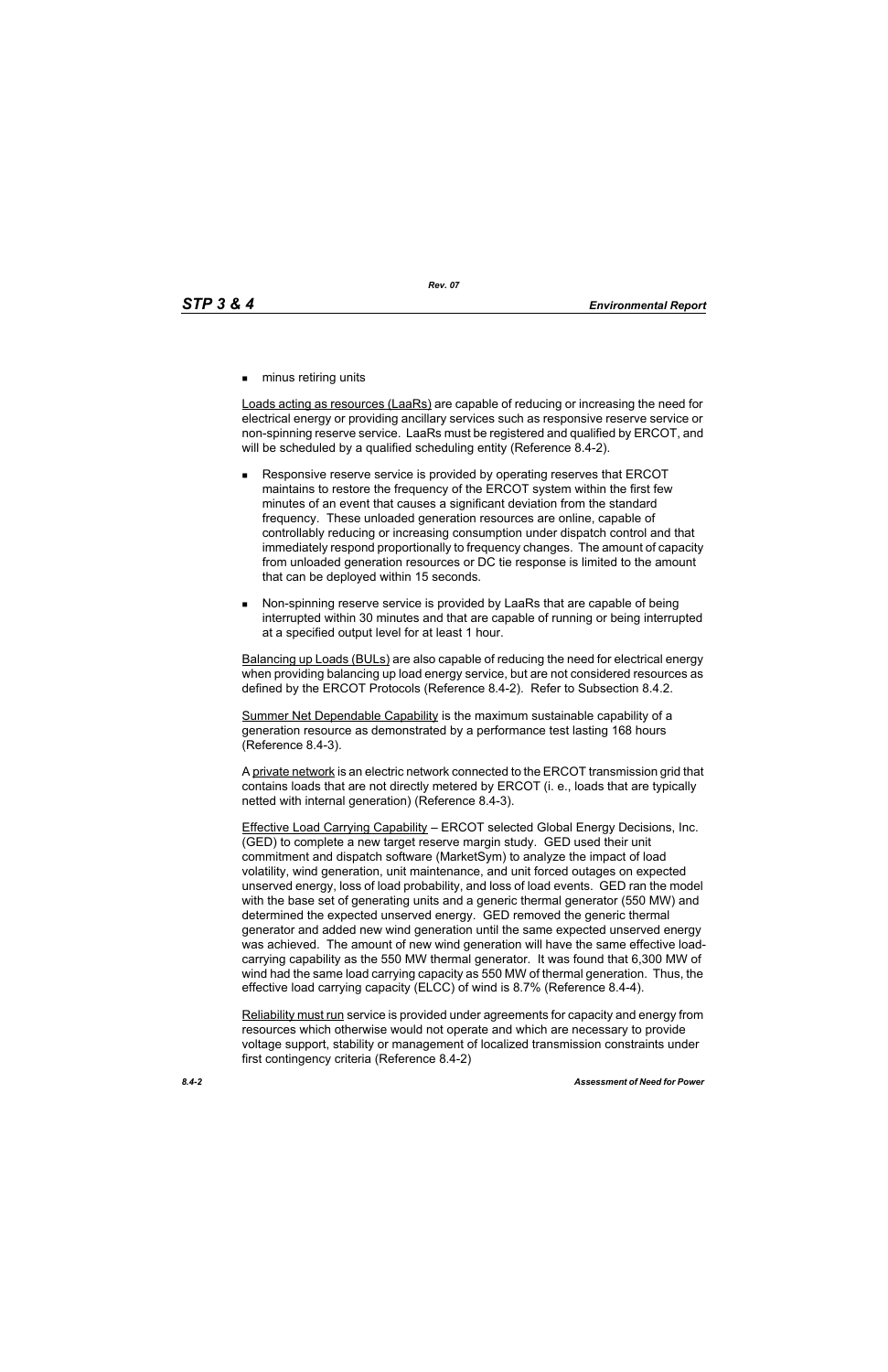*Rev. 07*

Switchable capacity is defined as a generating unit that can operate in either the ERCOT market or the Southwest Power Pool (SPP) market, but not simultaneously. These switchable generating units are situated in close proximity to the transmission facilities of both ERCOT and SPP, which allows them to switch from one market to the other when it is economically appropriate.

Mothballed capacity includes generation resources for which generation entities have submitted a Notification of Suspension of Operations and for which ERCOT has declined to execute an RMR agreement. Available mothballed generation is the probability that a mothballed unit will return to service provided by the owner multiplied by the capacity of the unit. Return probabilities are considered protected information under the ERCOT Protocols (Reference 8.4-3).

Planned generation capacity is based on the interconnection study phase. A generation developer must go through a set procedure to connect new generation to the ERCOT grid. The first step is a high-level screening study to determine the effects on the transmission system of adding the new generation. The second step is the full interconnection study, which is a detailed study done by transmission owners to determine the effects of the new generation (Reference 8.4-3). The owners of STP 3 & 4 have requested the screening study and it has been completed by ERCOT. The full interconnection study will not be requested for several years.

There is uncertainty associated with a number of the inputs to the ERCOT reserve margin calculation. The methodology considers these uncertainties to the extent possible in a formulaic approach while attempting to produce an equation to calculate an ERCOT reserve margin forecast that produces a reasonable estimate of such reserve margins and while not being overly cumbersome or complex. It is not possible to create an equation that can capture all of the impacts of market prices on capacity reserves. However, ERCOT believes that the approved methodology represents an accurate calculation of reserve margin (Reference 8.4-1).

The reserve margins reported in the 2007 CDR (Reference 8.4-3) and summarized in Table 8.4-1 were calculated using the methodology described above. As shown in that table and Figure 8.4-1, through 2008, ERCOT's reserve margin remains above the 12.5% requirement set by the ERCOT Board of Directors. However, ERCOT predicts that by 2009, the reserve margin will fall below 12.5%.

ERCOT cannot order new capacity to be installed to keep the reserve margin from falling below the required 12.5%, but publication of the various ERCOT reports and continuous collaboration between ERCOT and the market participants ensure that they are aware of the demand and capacity situation. Figure 8.4-1 was compiled from the reserve margin forecasts from 1999 – 2007 and compares specifically the forecasts from the 2005, 2006, and 2007 CDRs. If the PGCs do not voluntarily react to market economic forces and add generation capacity, the reserve margin could fall below the required minimum in the very near future.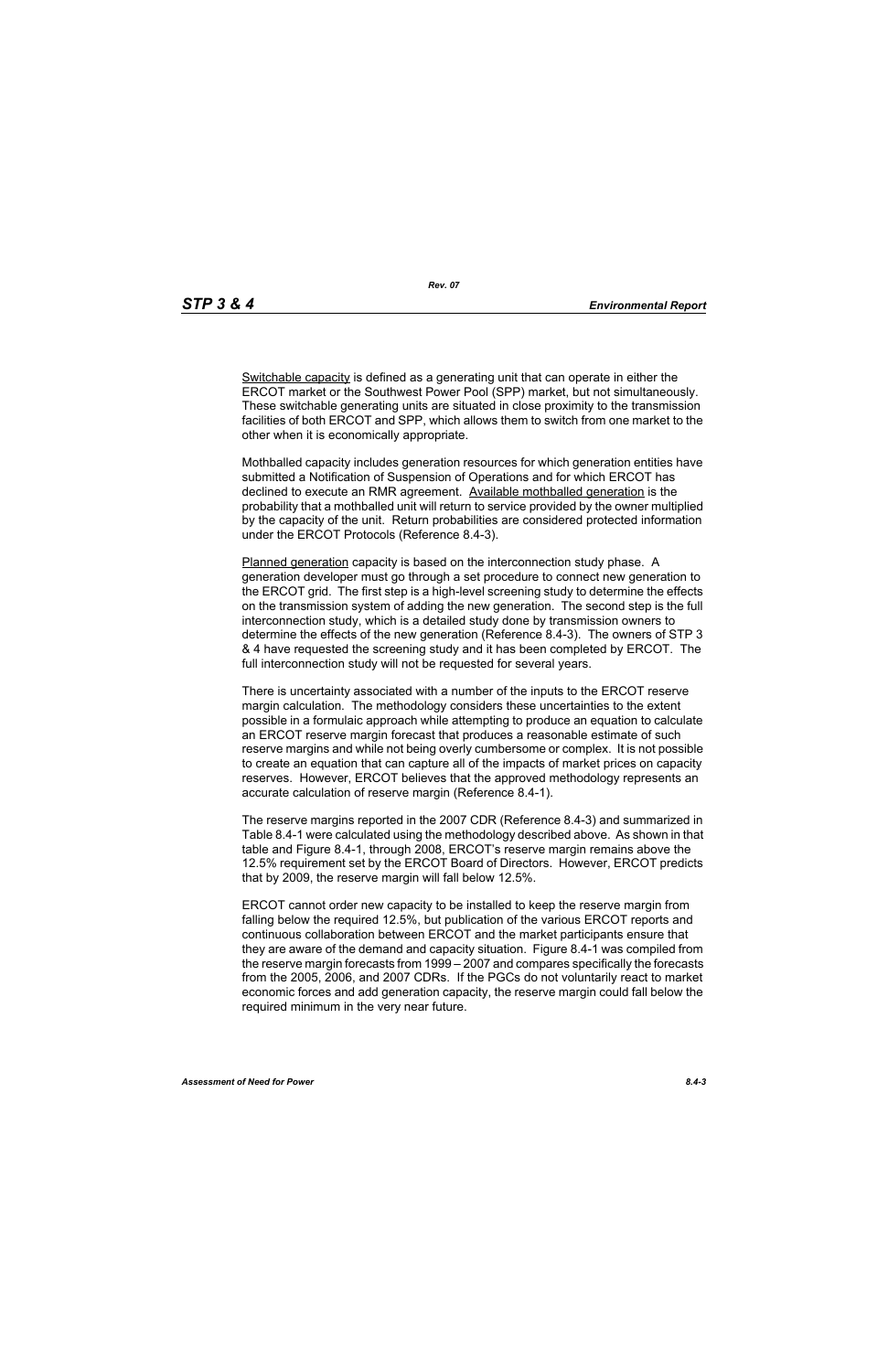## **8.4.2 ERCOT Demand Side Working Group**

The ERCOT Demand Side Working Group (DSWG) was created in 2001 as a task force by a directive of the Public Utility Commission of Texas (PUCT) and was converted to a permanent working group in 2002. A broad range of commercial and industrial consumers, load serving entities and retail electric providers (REPs), transmission/distribution service providers, and power generation companies participate in the DSWG meetings and initiatives. Their mission is to identify and promote opportunities for demand-side resources to participate in ERCOT markets and to recommend adoption of protocols and protocol revisions that foster optimum load participation in all markets. The current ERCOT market rules allow demand-side participation under three general classes of services: voluntary load response, qualified balancing up load, and load acting as a resource. (Reference 8.4-5)

Voluntary load response refers to a customer's independent decision to reduce consumption from its scheduled or anticipated level in response to a price signal. This applies to situations in which the customer has not formally offered this response to the market. The practice has also been known as "passive load response" and sometimes as "self-directed load response." Voluntary loads gain financially from the ERCOT markets by reducing consumption when prices are high, but a load's ability to receive extra financial compensation depends entirely on its contractual relationship with its REP and qualified scheduling entity (QSE). Any advanced metering, communication, or curtailment infrastructure required for load participation is a contractual matter between the load and its REP, and does not involve ERCOT. The QSE and REP are reimbursed by ERCOT only for the energy imbalance and do not receive capacity payments. Because the load is not recognized by ERCOT as a resource, it is not subject to being curtailed involuntarily during emergency situations.

Balancing up loads (BULs) refer to loads that contract with a QSE to formally submit offers to ERCOT to provide balancing energy by reducing their energy use. BULs are paid only if they actually deploy (reduce energy use) in response to selection by ERCOT, but if deployed, they receive two separate forms of compensation. They receive a payment for actual load reduction based on prevailing Market Clearing Price for Energy. They also receive a capacity payment based on the Market Clearing Price for Capacity in the non-spinning reserves market. This is an additional reward for the BULs submitting bids into the balancing energy market even though they are not actually providing non-spinning reserves. Payments are made to a BUL's QSE, who may pass the value on to its REP, who may in turn pass the value along to the BUL. Many variations in products offered by REPs are available and the load customer has choices on how it may receive value for its interruptible load.

Customers with interruptible loads that can meet certain performance requirements may be qualified to provide operating reserves under the Load Acting as a Resource (LaaR) program. In eligible ancillary services (AS) markets, the value of the LaaR load reduction is equal to that of an increase in generation by a generating plant. In addition, any provider of operating reserves selected through an ERCOT AS market is eligible for a capacity payment, regardless of whether the demand-side resource is actually curtailed. To participate in the ERCOT market as a LaaR, a customer must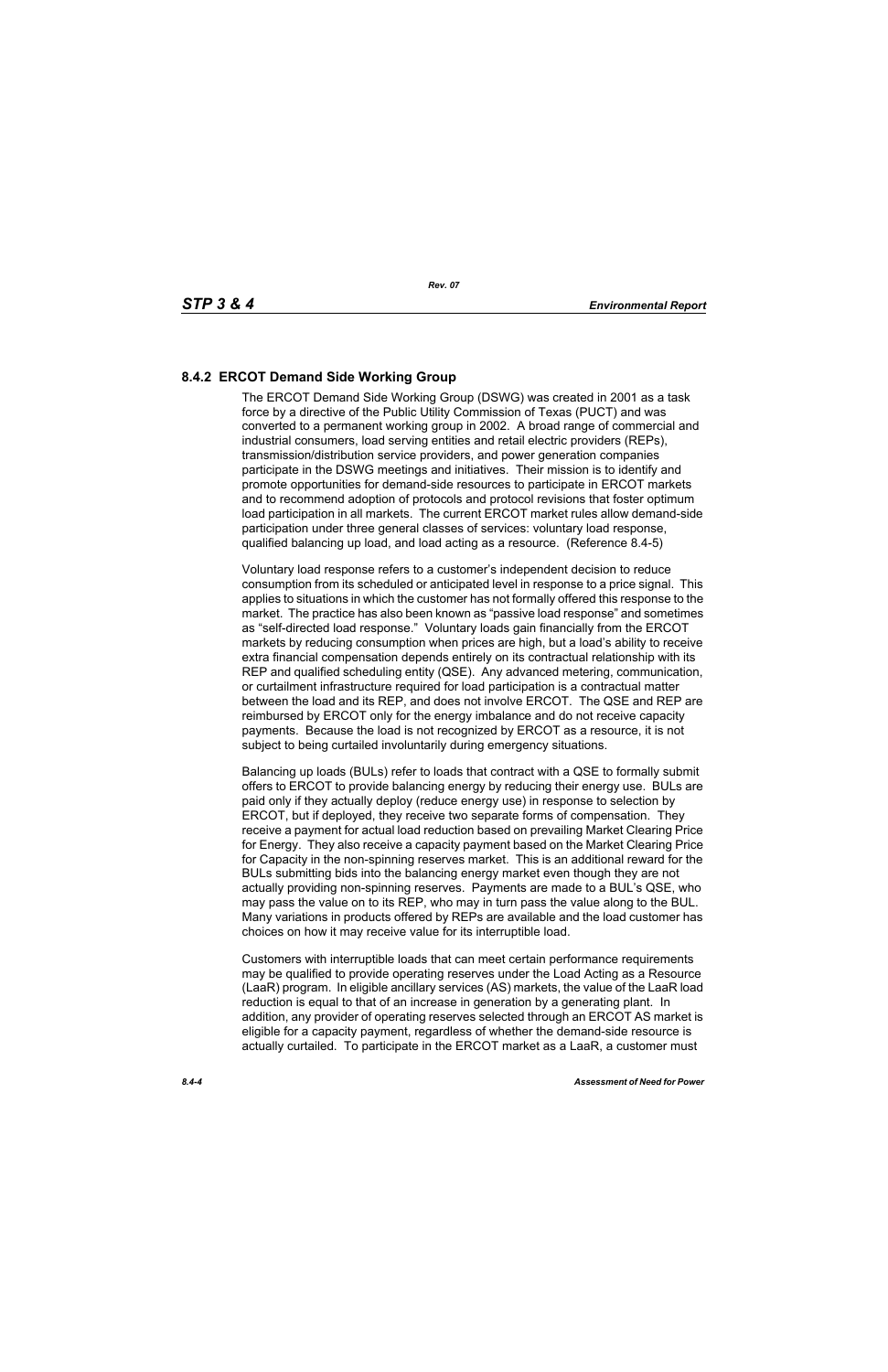[register each individual LaaR asset and also register with ERCOT as a resource entity](http://www.ercot.com/services/rq/re/index.html)  (Reference 8.4-6).

As described above, the reserve margin calculation methodology subtracts the LaaRs and BULs from the load forecast, which reduced the load forecast for 2007-2012 by 1,125 MW per year. Voluntary load responses are not included in the CDR.

#### **8.4.3 Comparison of ERCOT Studies with NUREG-1555 Criteria**

Sections 8.0 through 8.4 have described several ERCOT studies and reports on which STPNOC has relied for the need for power evaluation. The tables and figures in these sections have been taken from, or been generated from the data in, the ERCOT studies and reports. According to NUREG-1555, an NRC independent evaluation of the need for power may not be needed if the NRC determines that the State/regionprepared evaluation is (1) systematic, (2) comprehensive, (3) subject to confirmation, and (4) responsive to forecasting uncertainty. Each of the NUREG-1555 criteria is addressed below with respect to the collective ERCOT reports.

*Systematic* – ERCOT is required by the PUCT to provide extensive studies, issue reports, make recommendations for transmission system needs and resource adequacy, and even make legislative recommendations to further those objectives. Analysis is pursued in the context of the competitive ERCOT market using load growth scenarios, industrial growth projections, regional transmission topology, sub-regional modeling, and new generation characteristics. The development of these reports is subject to a vigorous stakeholder input process. The output of the Long-Term Forecast Model or LTFM (Reference 8.4-7) is used as input to the CDR (Reference 8.4-3). There is an orderly and efficient progression of data and calculation results.

*Comprehensive* – ERCOT's planning responsibilities are broad. The Long Term System Assessment (Reference 8.4-8), for example, uses projections and variations in scenarios such as fuel prices, load growth, and environmental regulations. The study looks forward ten years and includes high-, low-, and base-case assumptions for a variety of factors. The CDR accounts for every resource in the entire ERCOT region and accurately designates its status.

*Subject to Confirmation* – the analyses and reports benefit from extensive stakeholder input and stakeholder scrutiny in the ERCOT stakeholder process, as well as review by the PUCT, who has the ultimate responsibility for market oversight in ERCOT. Both the Long-Term Peak Demand study (Reference 8.4-7) and the CDR look at historical information as a check on past forecasting performance. From 1999 to 2006, the ERCOT peak demand and energy consumption forecasts have been within ± 5% of the actuals. (Reference 8.4-9)

*Responsive to Forecasting Uncertainty* – The Long-Term Forecasting Model resolves one measure of the uncertainty associated with extreme weather impacts on peak demands by using a more extreme weather profile to obtain the forecasts. It then uses a 90th and 10th percentile "confidence band" to bound contingencies. From 1999 to 2006, the ERCOT peak demand and energy consumption forecasts have been within ± 5% of the actuals. Also the reserve margin calculation methodology has been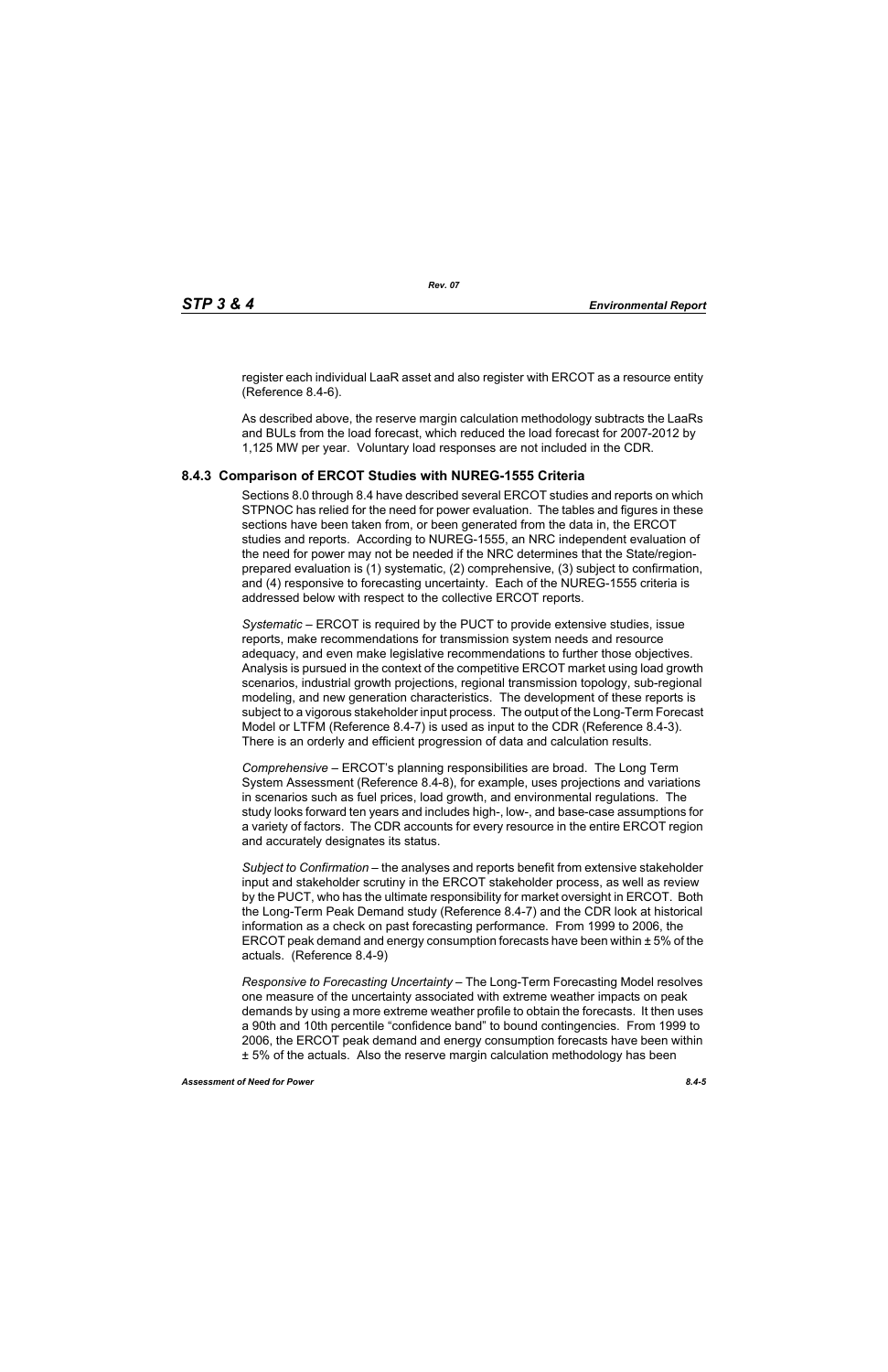revised several times since 2005 to reduce the uncertainties associated with the inputs to the calculation.

The studies performed by ERCOT regarding need for power collectively satisfy the four criteria in NUREG-1555 and obviate any need for further independent evaluation.

### **8.4.4 Conclusions**

ERCOT has concluded that a significant amount of new generation will be needed to meet the demand projected for 2016 along with maintaining the 12.5% reserve margin that is needed to maintain system reliability, regardless of which load scenario is under consideration (Reference 8.4-8).

Figure 8.4-2 provides the ERCOT generation capacity and demand projections for 2012-2027, which demonstrates a steady divergence between demand and capacity for the period. Figure 8.4-3 provides the potential ERCOT generation capacity needed from 2012-2027. Baseload generation capacity currently provides approximately 24.5% of the peak demand and is forecast to provide approximately 30.1% by 2012.

The ERCOT studies did not include the generation capacity that will be provided by STP 3 & 4. It is anticipated that the 1370 MWe (gross) from STP 3 will be available in 2015 and 1370 MWe from STP 4 will be available in 2016. At that time, the need for new capacity in Texas is predicted to be between 20,000 to 50,000 MWe as shown in Figure 8.4-3. Thus, the need for new capacity in ERCOT in 2015-2016 is substantially greater than the new capacity to be provided by STP 3 & 4. As a result, not only will there be a need for power from STP 3 & 4, there will be a need for a substantial amount of other new generating capacity.

In this regard, a number of companies have announced their intentions to build new generating capacity in the ERCOT region, including new nuclear plants by Exelon and TXU. Additionally, other companies have announced their intentions to construct other types of generation capacity, including fossil-fueled facilities. However, only 550 MW of new gas-fired generation capacity (in 2008), 750 MW of coal-fired generation capacity (in 2011), and 800 MW of coal-fired generation capacity (in 2012) were included in the 2007 CDR resources forecast. None of the announced nuclear capacity is included in the resources forecast.

In summary, the ERCOT studies have forecast a shrinking reserve margin that does not satisfy ERCOT goals to maintain system reliability by 2009. By the time STP 3 & 4 are projected to enter commercial operation in 2015-2016, there will be a substantial need for power not only from STP 3 & 4, but from other new generating plants as well.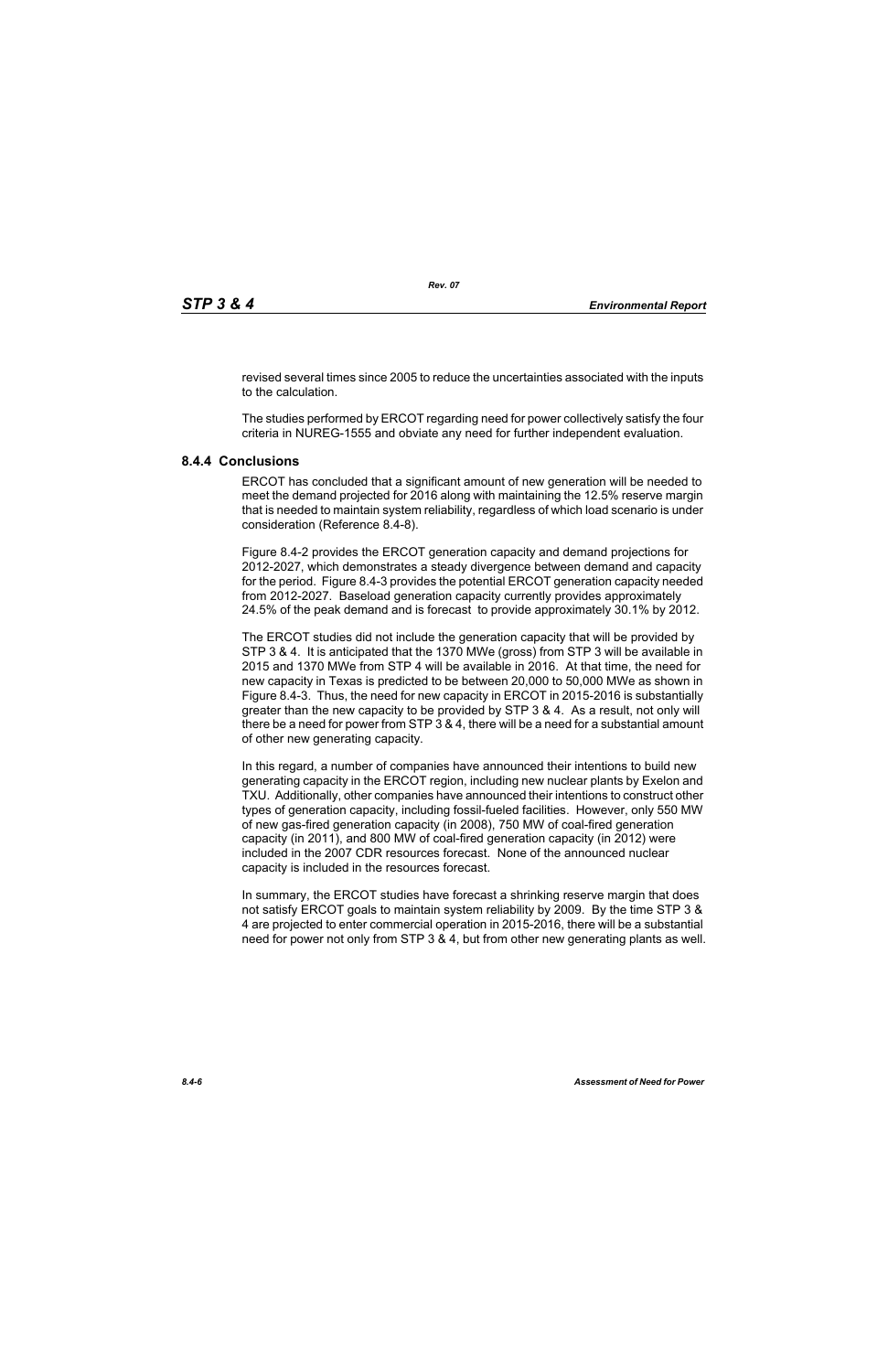#### **8.4.5 References**

- [8.4-1 Memo from Read Comstock, TAC Chair to ERCOT Board of Directors,](http://www.ercot.com/meetings/board/keydocs/2005/0517/Item_11b_-_Reserve_Margin_Calculation.pdf)  "Methodology for Reserve Margin Calculation," available at http://www.ercot.com/meetings/board/keydocs/2005/0517/Item\_11b\_-Reserve Margin Calculation.pdf, accessed on June 20, 2007.
- [8.4-2 "ERCOT Protocols, Section 6: Ancillary Services," available at](http://www.ercot.com/mktrules/protocols/current/06-080107.doc)  http://www.ercot.com/mktrules/protocols/current/06-080107.doc, accessed on August 2, 2007.
- 8.4-3 "Report on the Capacity, Demand, and Reserves in the ERCOT Region, May 2007," available at http://www.ercot.com/news/presentations/2007/07CDR05172007-final.xls.
- 8.4-4 "Analysis of Target Reserve Margin for ERCOT, Warren Lasher, January 12, 2007," available at http://www.ercot.com/meetings/gatf/keydocs/2007/20070112- GATF/GATF\_LOLP\_Presentation\_1\_12\_07\_as\_presented.ppt#360,15,G eneric Coal Additions, accessed on August 2, 2007.
- 8.4-5 "ERCOT Demand Side Working Group," available at [http://www.ercot.com/services/programs/load/DSWG\\_Presentation\\_to\\_P](http://www.ercot.com/services/programs/load/DSWG_Presentation_to_PUCT_Workshop_9_15_06.ppt) UCT\_Workshop\_9\_15\_06.ppt, accessed on July 22, 2007.
- 8.4-6 "Load Acting as a Resource," available at [http://www.ercot.com/services/programs/load/laar/index.html, accessed on](http://www.ercot.com/services/programs/load/laar/index.html)  July 24, 2007.
- [8.4-7 "2007 ERCOT Planning Long-Term Hourly Peak Demand and Energy](http://www.ercot.com/news/presentations/2007/2007_ERCOT_Planning_Long_Term_Hourly_Demand_Energy_Forecast_.pdf)  Forecast – May 8, 2007" available at http://www.ercot.com/news/presentations/2007/2007\_ERCOT\_Planning Long Term Hourly Demand Energy Forecast .pdf, accessed on July 13, 2007.
- 8.4-8 "Long Term System Assessment for the ERCOT Region, December 2006," available at http://www.ercot.com/news/presentations/2006/Attch\_A\_- Long Term System Assessment ERCOT Region December .pdf.
- 8.4-9 ["Long Term Demand and Energy Forecasting Planning," available at](http://www.ercot.com/meetings/other/keywords/2007/0124-LoadForecast/KDonohoo_ERCOTLongTermDemandEnergForecastingPlanning01242007.ppt)  www.ercot.com/meetings/other/keywords/2007/0124- [LoadForecast/KDonohoo\\_ERCOTLongTermDemandEnergForecastingPl](http://www.ercot.com/meetings/other/keywords/2007/0124-LoadForecast/KDonohoo_ERCOTLongTermDemandEnergForecastingPlanning01242007.ppt) [anning01242007.ppt, accessed on June 2, 2007.](http://www.ercot.com/meetings/other/keywords/2007/0124-LoadForecast/KDonohoo_ERCOTLongTermDemandEnergForecastingPlanning01242007.ppt)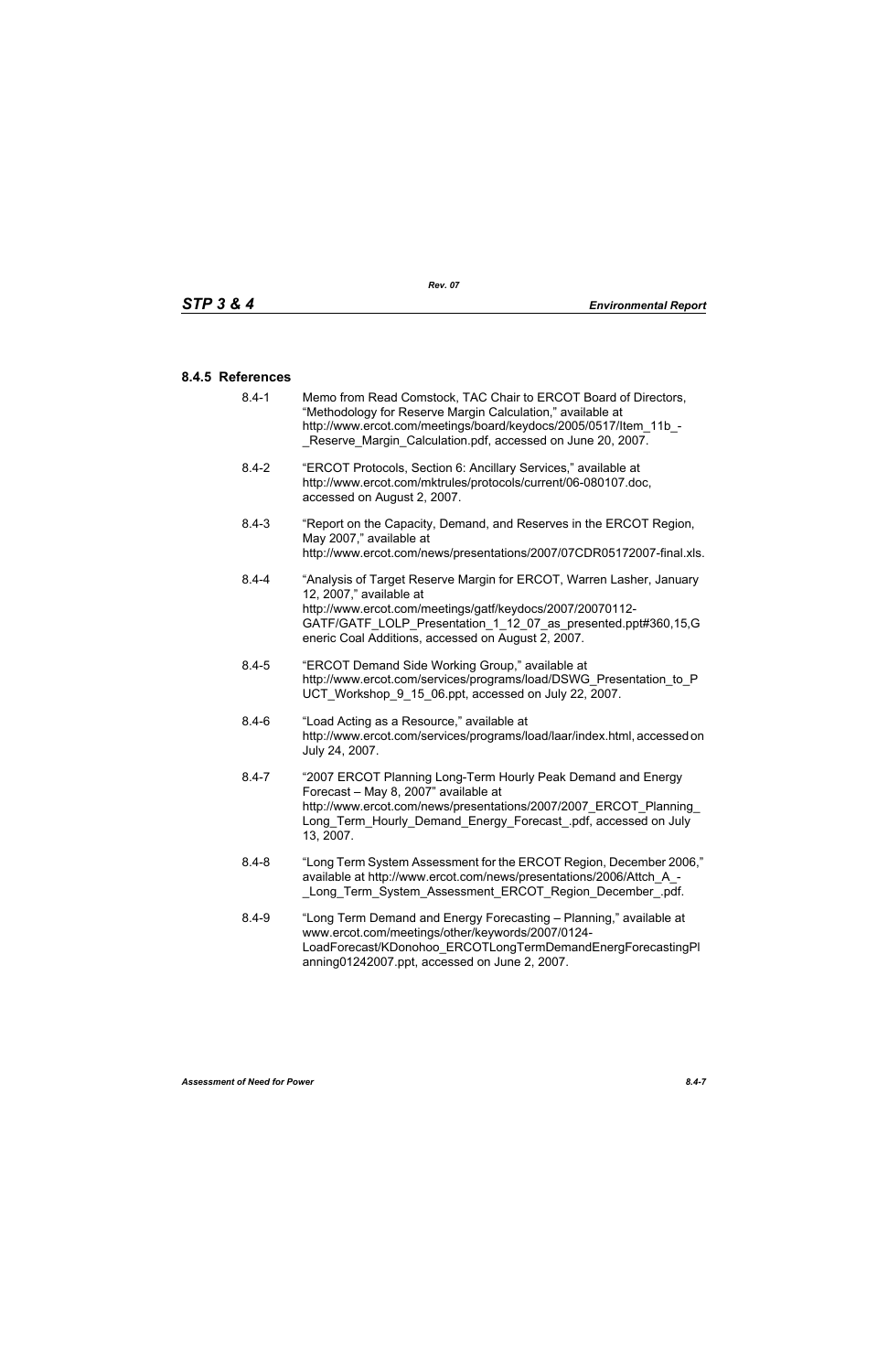## **Table 8.4-1 Forecast Summer Capacity, Baseload Generation Units Only**

|                                                       | 2007   | 2008   | 2009   | 2010   | 2011   | 2012   |
|-------------------------------------------------------|--------|--------|--------|--------|--------|--------|
| <b>Firm Load Forecast</b>                             | 62.669 | 64.010 | 65.383 | 66.830 | 68.331 | 69,608 |
| <b>Resources, MW</b>                                  | 71.812 | 72.048 | 71,960 | 72,394 | 72,939 | 73,703 |
| <b>Reserve Margin</b>                                 | 14.6%  | 12.6%  | 10.1%  | 8.3%   | 6.7%   | 5.9%   |
| <b>Baseload Generation, MW</b>                        | 17.621 | 17,621 | 19.057 | 19,998 | 21.378 | 22,178 |
| % of Resources that are<br><b>Baseload Generation</b> | 24.5%  | 24.5%  | 26.5%  | 27.6%  | 29.3%  | 30.1%  |

Compiled from Reference 8.4-3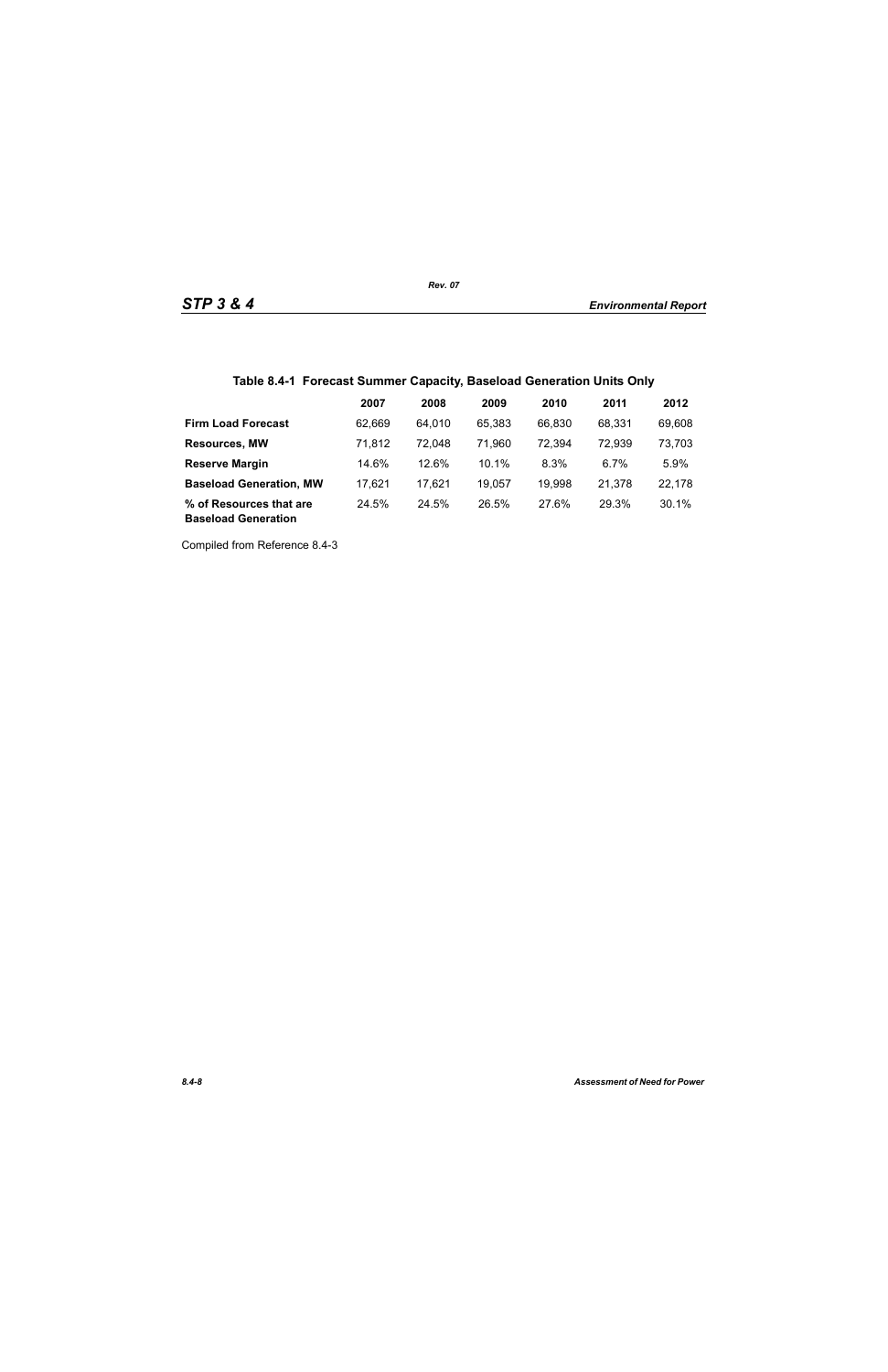

## **Figure 8.4-1 ERCOT Reserve Margin Forecasts, 1999-2012**

Compiled from 2005 CDR, 2006 CDR, and 2007 CDR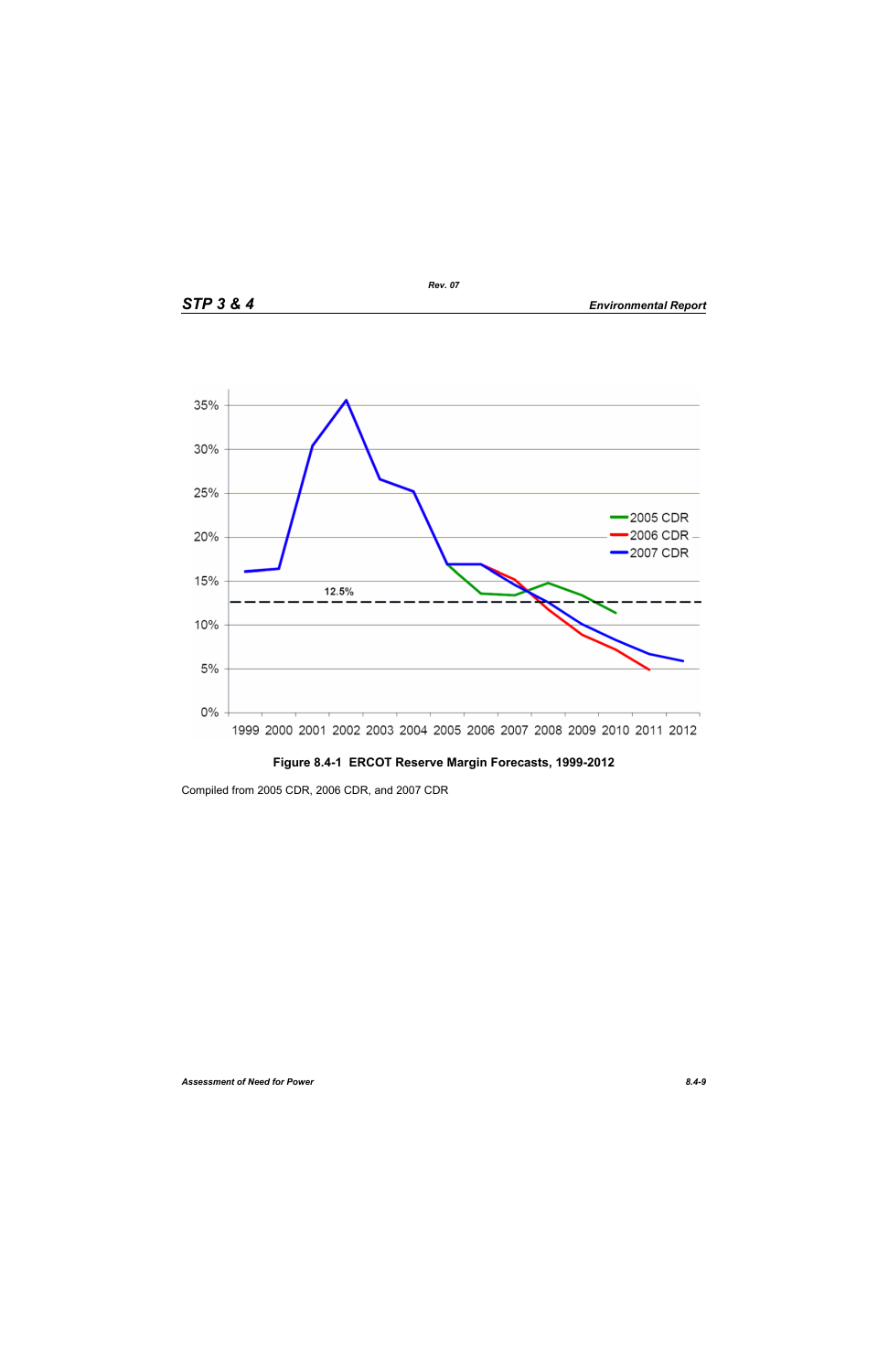

**Figure 8.4-2 ERCOT Generation Capacity and Demand Projections (MW)**

Reference 8.4-3